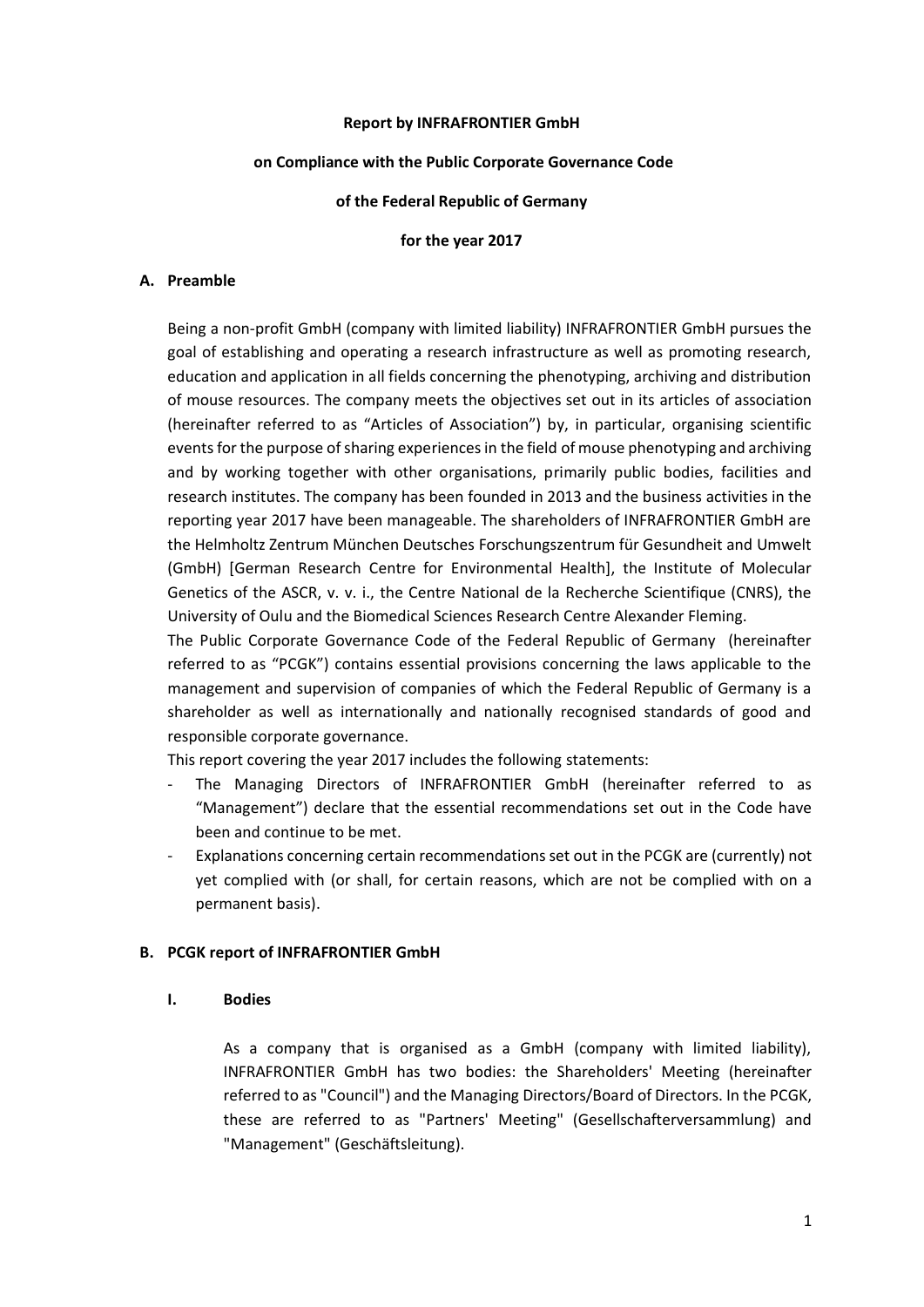## **II. Supervisory body**

In several sections, the PCGK refers to a steering and control system that is ensured by a management and supervisory body.

INFRAFRONTIER GmbH has not set up a supervisory body (supervisory board). According to the applicable statutory rules and regulations or its Articles of Association it is not duty-bound to do so. It is the task of the "Scientific Advisory Board" (Wissenschaftlicher Beirat), required by the company's Articles of Association, to advise the Council and the Managing Directors on questions of science and normal business procedures of fundamental importance. It has however no supervisory role. Hence, the task of the supervisory body according to the content and objectives of the PCGK is assumed by the Council.

# **III. Partners' Meeting**

Pursuant to section 2.3 of the PCGK, for companies that are set up as a GmbH, the meeting must be called at least two weeks prior to the day when the meeting takes place.

Pursuant to section 51 I, sentence 2 of the German Law on Limited Liability Companies (GmbHG), the invitations to the 2017 meetings of the Council of INFRAFRONTIER GmbH were, in each case, effectuated at least one week in advance.

## **IV. Cooperation of management and supervisory body**

Pursuant to section 3.1.3 of the PCGK, it is the joint task of the management and the supervisory body to provide sufficient information for the supervisory body. The duties concerning report content and rotation should, even in the case of companies that are not managed as Public Limited Companies (Aktiengesellschaft), be based on section 90 of the German Law on Public Limited Companies (AktG). The supervisory body has to set out in detail the information and reporting duties of the management in its rules of procedure. Any reports that the management submits to the supervisory body must, as a rule, be issued in writing.

The Managing Directors of INFRAFRONTIER GmbH verbally informed the Council in the course of each of the two Partners' Meetings about the development and evaluation of the company. Some of the relevant documents were sent out in advance. The paperwork was not always dispatched 14 days before the meeting; complaints etc. have so far not been submitted. The Rules of Procedure for the Board of Directors do not contain detailed provisions concerning reporting duties.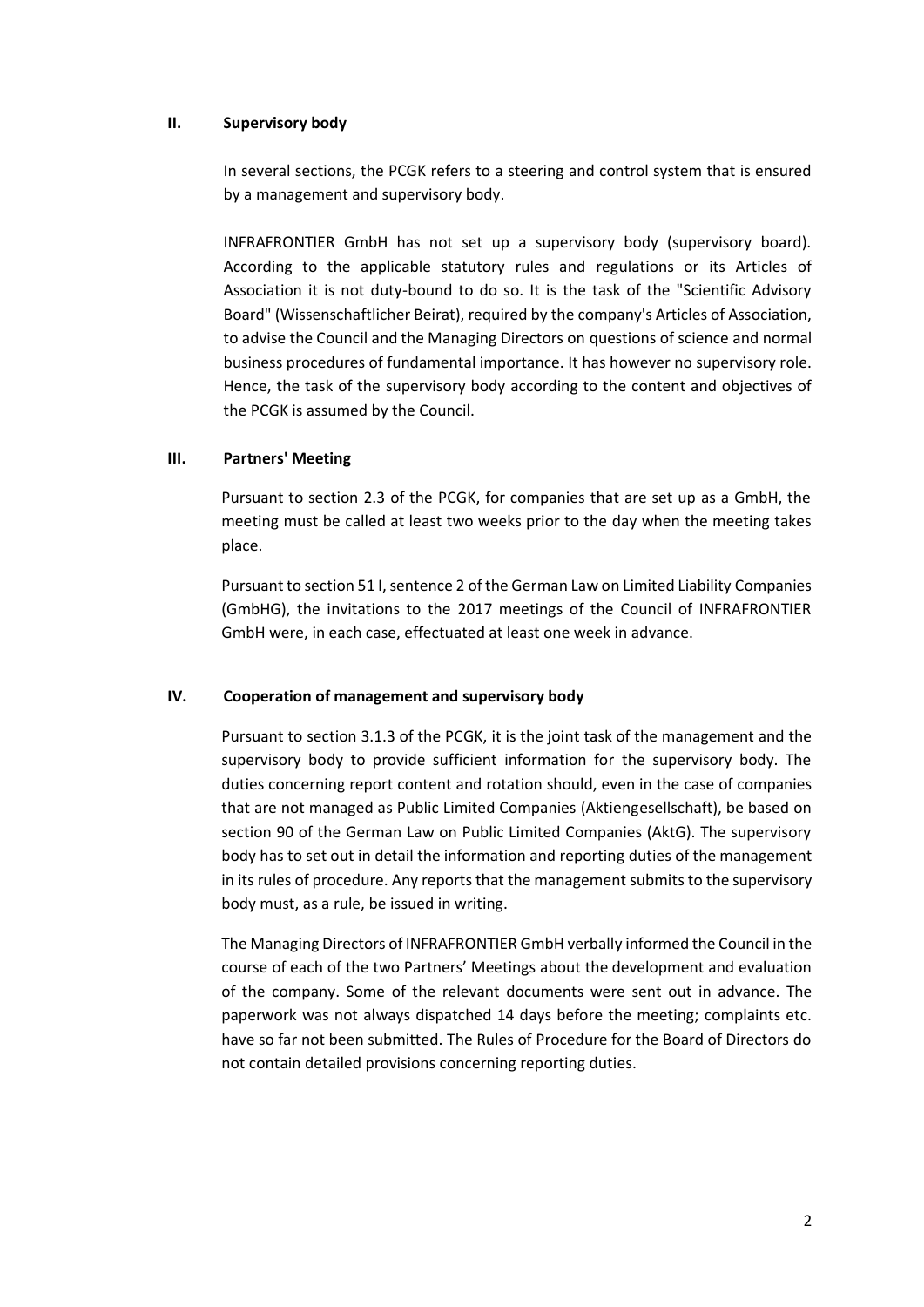# **V. Management**

1. Pursuant to section 4.1.3 the management is responsible for adequate risk management and risk control.

So far, neither a supervisory system nor a body for the prevention of corruption has been established.

2. Section 4.2.1 sets out that sole power of attorney must only be granted in justified, exceptional cases.

Such an exceptional modus operandi was justified in July 2014 when the then only employee of INFRAFRONTIER GmbH was given sole power of attorney. This power of attorney has been and still is limited to business transactions with a value less than 5.000€.

3. Pursuant to 5.1.2 of the PCGK, the first term of office for members of the management should be limited to three years. Furthermore, an age limit should be set upon the reaching of which members of the management should retire, and long-term succession planning should be ensured.

The Scientific Managing Director of INFRAFRONTIER GmbH was appointed at the Council Meeting on 11 April 2013 and confirmed by the Council Meeting after the circle of shareholders had been extended. The only time limit concerning his activity is imposed indirectly via article 5 of the Articles of Association of INFRAFRONTIER GmbH , i.e. for a period of less than five years. INFRAFRONTIER GmbH was not dissolved by the end of 2017 as stipulated in article 5 of the Articles of Association. The Scientific Managing Director of INFRAFRONTIER GmbH was confirmed. The Administrative Managing Director has been appointed at the Council Meeting on 15 December 2015, with a term of office of three years. In view of INFRAFRONTIER GmbH being as the case may be only in existence for a short time, it does not appear necessary to stipulate an age limit for the departure from Management despite the fact that such a modus operandi contradicts the statutory rules and regulations set out in the German General Equal Treatment Act (AGG); the same applies to succession planning.

## **VI. Supervisory body**

1. As INFRAFRONTIER GmbH is not obliged to form a supervisory body (supervisory board), the recommendations concerning supervisory bodies set out in section 5 of the PCGK are not all complied with; there are, for example, no quarterly meetings of the shareholders in their function of members of the supervisory